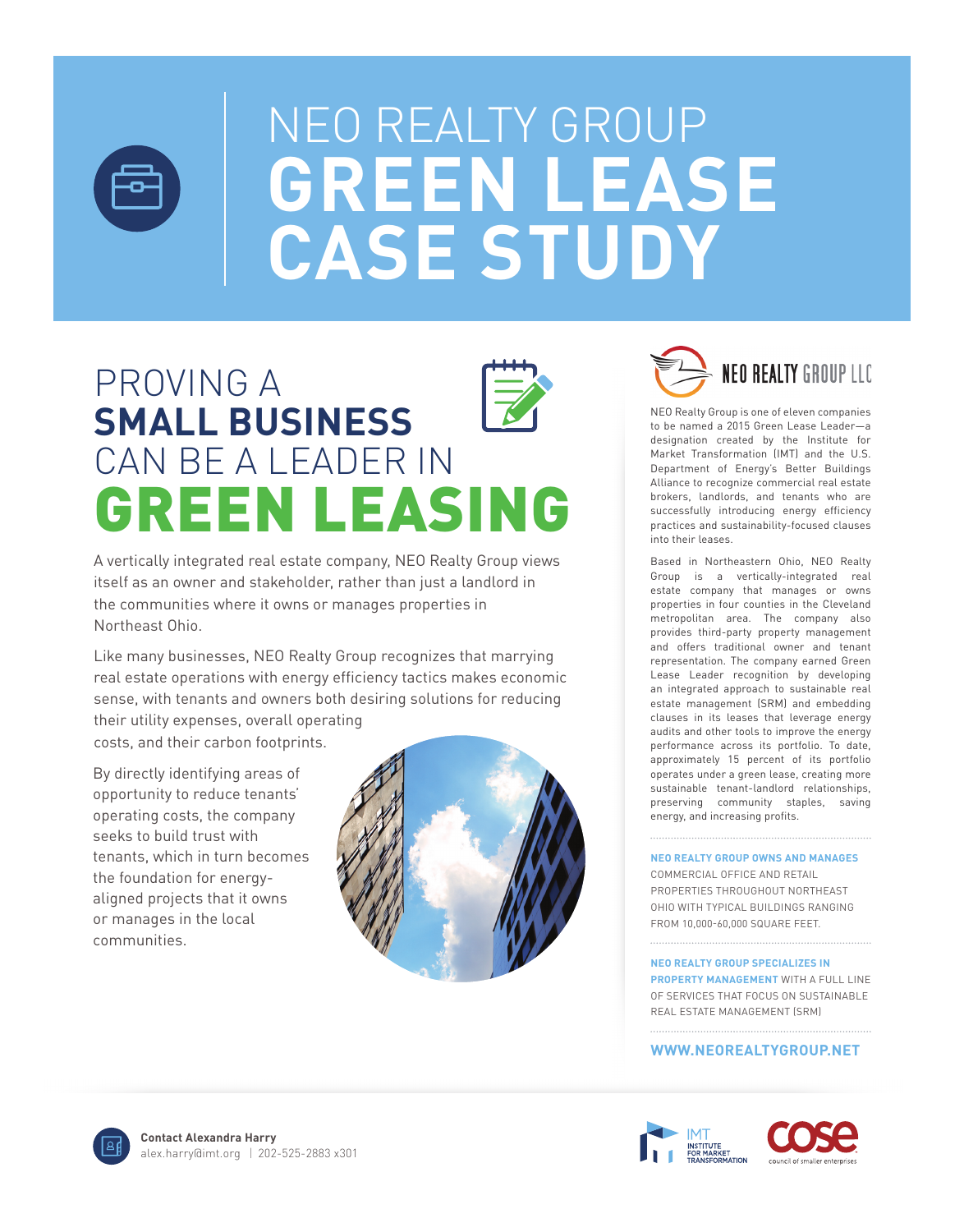

## THE **ACS** DISCOVERY SHOP RECEIVES **ENERGY UPDATES**

### **THE PROPERTY: Cherry Street Plaza**

Located in the rural-suburban Cleveland metropolitan area, Cherry Street Plaza in Chardon, Ohio, is a 15,000-square-foot mixed-use office and retail center. The center includes a collection of regional franchises, an office tenant, and the American Cancer Society's Discovery Shop. The property recently shifted from a C-Store gas station into a mixed-use community plaza, and typical leases include requirements for installing ENERGY STAR-labeled equipment and limiting the use of volatile organic chemicals measures that ensure Cherry Street Plaza operates efficiently and protects the health and wellbeing of its occupants.

### **THE TENANT: The American Cancer Society**

The American Cancer Society's (ACS) Discovery Shop is a 5,500 square-foot retail store. At the time of its lease renewal in 2013, ACS, which paid its utilities directly to the utility provider, desired to lower its rising energy and water costs, balance potential rental increases, and minimize cash outlays. ACS reasoned that by controlling these expenses, it could increase employee comfort

and redirect crucial funds to its mission of supporting those living with cancer.

"I think that energy efficiency is important for several reasons," said Lisa Swift, ACS' Regional Facilities Manager "Having equipment that operates efficiently is going to save us money and improve the bottom line. Any money saved allows us to allocate more money to our mission…It also benefits the environment. When we use less energy, we save our natural resources and cut down on pollution. This change will also enhance the quality of life for our staff and volunteers at our Discovery Shop."

Any money saved allows us to allocate more money to our mission…It also benefits the environment.

ACS also requested improvements to the Discovery Shop's exterior and mechanical and lighting systems. However, the building owner realized that meeting the nonprofit's requirements posed a significant hurdle to a future lease renewal under the owner's desired rental rates. To resolve this issue and avoid lowering rental rates, NEO Realty decided the best solution was to reduce ACS' utility expenses ahead of time.



### **Partnership and Collaboration is Key**

NEO Realty Group developed its energy management expertise through a business partnership with New Ecologix, an integrated sustainable services company. In combination with New Ecologix's Professional Engineer and LEED Accredited Professional energy expert, NEO Realty Group developed its sustainable real estate management (SRM) services to include energy audits and sustainability consulting.

Since 2011 New Ecologix has conducted complimentary energy audits for NEO Realty Group's tenants. These energy audits become the basis for retaining local tenants, lowering operating expenses, and increasing NEO Realty Group's net operating income.

Typical audits conducted include the analysis of heating, ventilation, and air conditioning (HVAC) system studies, benefits of lighting retrofits and roof installations such as reflective roofs or adding insulation, and analysis of plug-load control and demand control.

From these audits NEO Realty Group identifies key areas of opportunity, verifies project baselines, and creates additional revenue streams. The results of the audits also become the basis for NEO Realty Group's green lease language, including the specification of equipment and tenant improvement requirements in the lease.

To overcome the common split-incentive problem, in which a typical lease is structured so that neither a building owner nor a tenant are incentivized to improve building performance, the upfront costs of energy conservation measures are commonly funded by property ownership. Ownership then recaptures a portion of the initial savings to repay their capital costs and passes the remaining savings to the tenant.

As a result both parties obtain a reasonable return on investment, and the reduced operating expenses for tenants help owners negotiate more favorable rental terms in general.